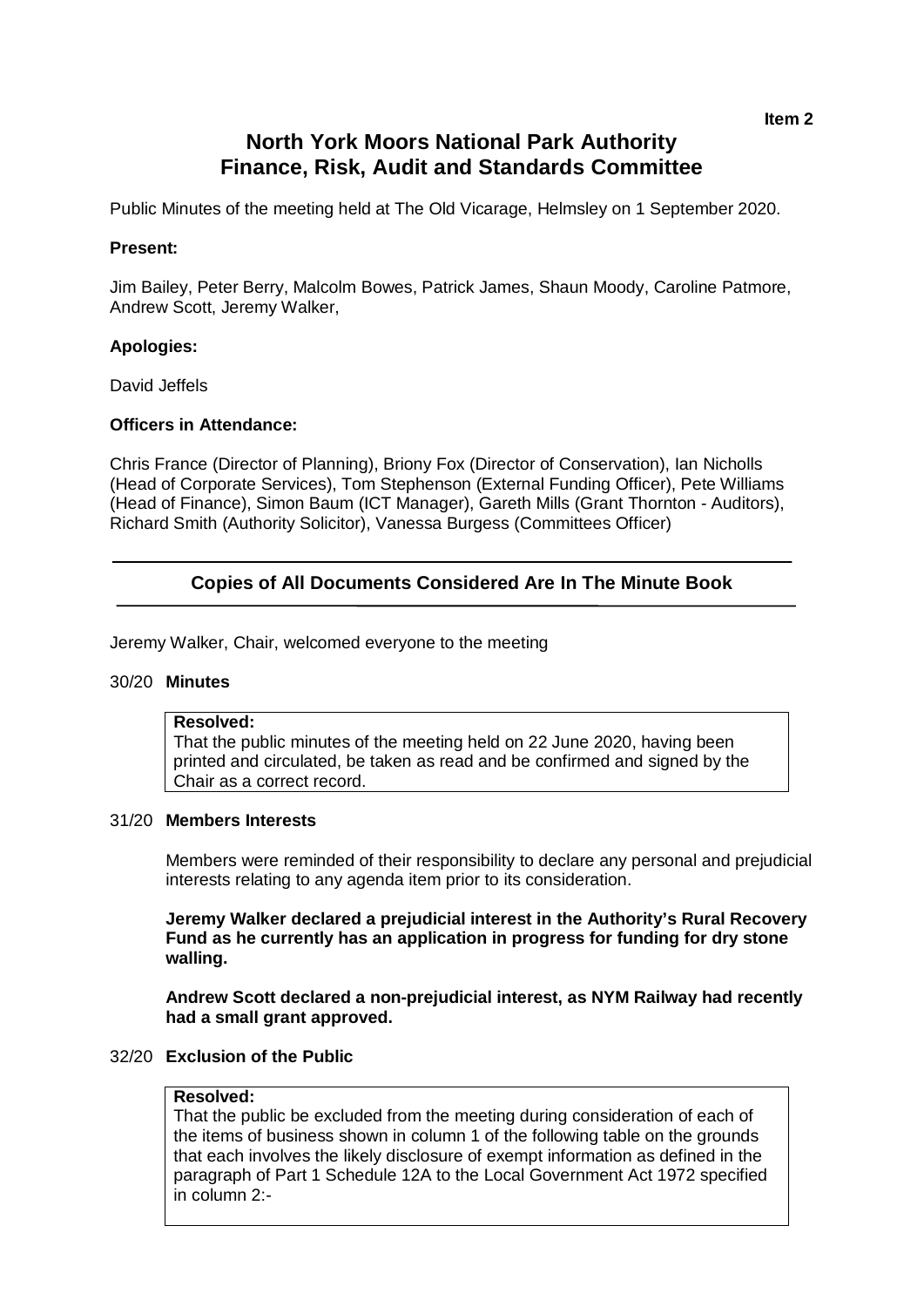| Item No on the Agenda | Paragraph No |
|-----------------------|--------------|
| 12                    | 1, 8, 2      |

# **Resolved:**

That the public be excluded from the meeting during consideration of Item 12 on the grounds that it involves the likely disclosure of exempt information as defined in paragraph 1 and 2…. of Part 1 Schedule 12A to the Local Government Act 1972

# 33/20 **Finance Update**

Considered:

The report of the Head of Finance

Pete Williams reminded members that the report covered the period up to the end of June, but reporting was against the new (Covid impact) budget figures. Whilst there was a £433k surplus at present, the monies relate to timed projects. First quarter spend was on essential items only. Currently £63k behind on expenditure, but due to change quickly now spend is on the increase again. An additional £90k income from Car Parks.

Other points mentioned by Pete:

- Further lockdown period, budgeted for in Q4 (winter)
- Monthly revising of forecasts
- Additional costs on PPE
- Visitor Centres still cautious re: foot fall
- Additional savings made on business rates at National Park Centres and Spout House
- Maintenance budgets have been restored, due to increased activity
- Covid Job Retention Scheme (CJRS) reduced by £44k due to staff returning to work earlier than originally expected
- External funding projects on the whole progressing well

Members commented on:

- Budget looking healthier than first feared. Important to remain cautious in second half of year due to on-going Covid situation.
- Focus should now be on spending budgets
- Concerns around potential for a year end surplus
- Could some project costs be rolled forward

Pete Williams advised members of the importance to show that spend was continuing. The Authority needed to delivery as much as it could, assisting rural recovery and suppliers. Whilst there was still uncertainty, the Authority needed to be mindful of Reserves. Some project costs could be rolled forward if required, but the Authority was keen to commit.

**Action:** PW to look at "Ecological window of spend". Think about how to manage funds into next year.

Chris France reminded members of the contents of a recent fortnightly update presentation relating to rural recovery and proposed delivery. The new Kick Start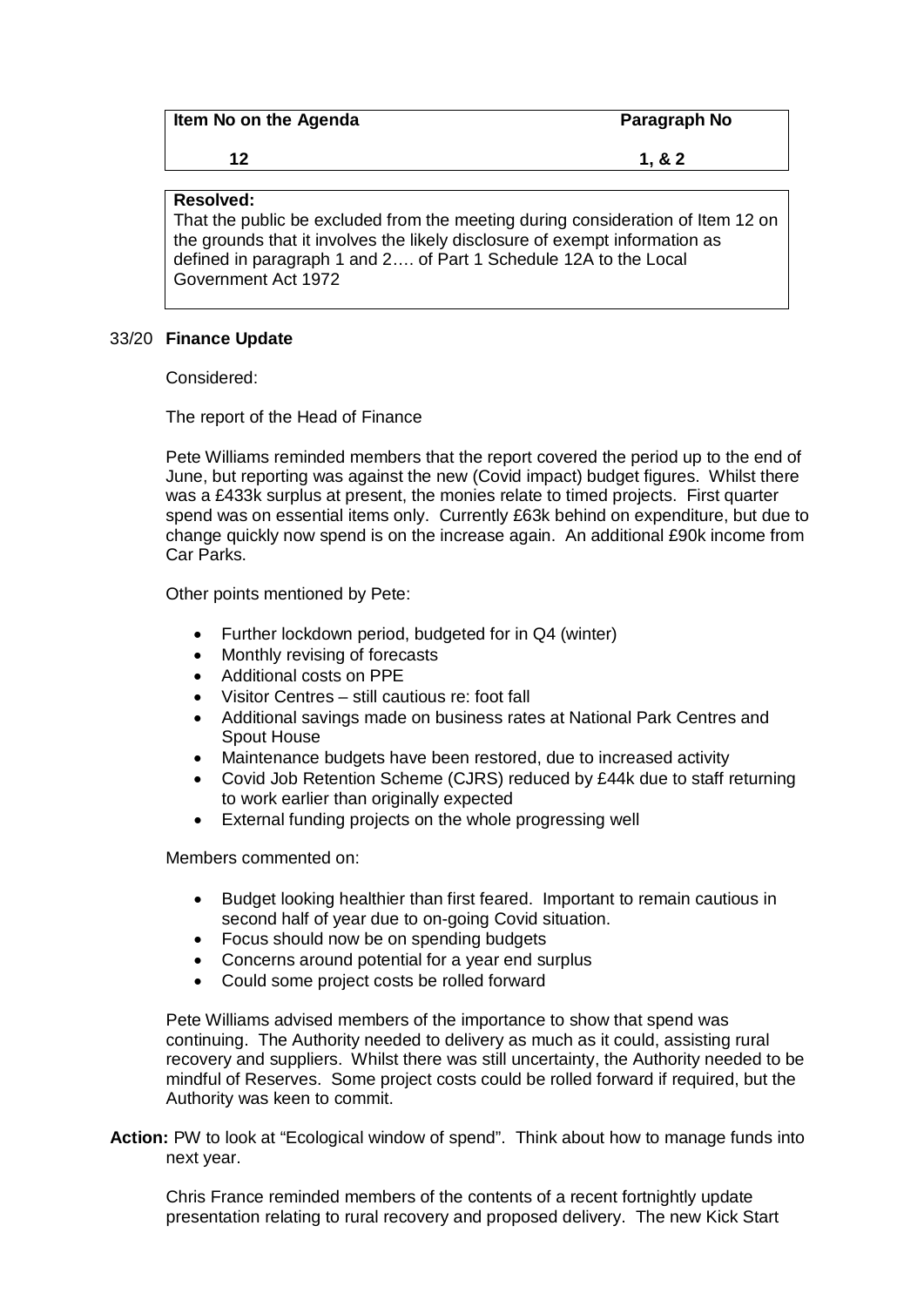Scheme, Engagement with the Public and the Development of a Recreation Strategy (£264k).

**Action:** PW to update members again on the rural recovery fund at their fortnightly meeting on 22 September 2020.

**Resolved:** Members noted the report.

# 34/20 **External Audit – Verbal Update**

Gareth Mills, Grant Thornton Auditors, spoke to members.

- Audit started in July, the bulk of which was now complete
- Thanked the Authority's Finance team for their help, plus Briony Fox for her support regarding S106 and Ian Nicholls in relation to the Annual Governance Statement.
- National issues at present re: Pensions. Auditors raised a few queries with NYCC colleagues and the Pensions Fund Actuary. Issue doesn't affect Reserves, but there is a need for accuracy.
- Sign off expected at November NPA.
- Auditors to meet Tom Hind, the Authority's new CEO on 13 October.

Members thanked Gareth for his verbal update.

# 35/20 **IT Update**

Considered:

The report of the ICT Manager

Simon Baum updated members on the following:

- Review of Security
- Change in Password Policy
- New Telephone System
- Changes to linked e-mails
- Location of Servers
- Reviewing home office set ups for staff

Members commented on the following:

- Excellent report/IT work being undertaken by the ICT Team
- Timescales for linked e-mail changes
- Surveys re: home working, related health issues

Ian Nicholls informed members that Officers were aware of individual's home working issues and these were being looked into. The Authority had long standing arrangements re: screen use/eyesight testing.

**Action:** SB to initially support Malcolm Bowes with his e-mail forwarding issues, before supporting/completing work with other members by the end of 2020.

**Resolved:** Members noted the diverse work being carried out to support and develop the Authority's ICT by the team. Members approved the phased removal of forwarding NYMNPA emails to other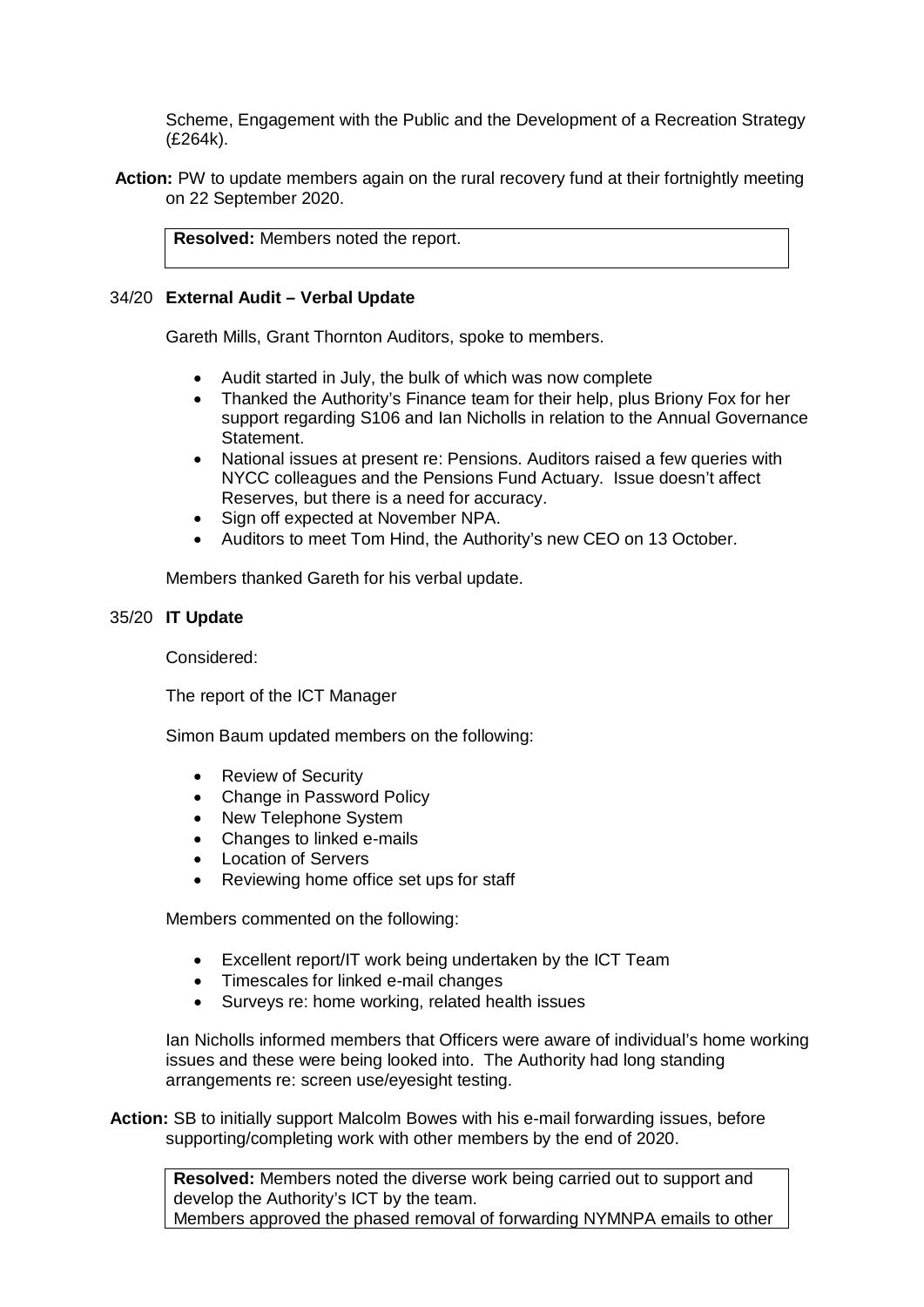accounts with the support of the IT Team.

#### 36/20 **Health and Safety**

#### Considered:

The report of the Head of Corporate Services

Ian Nicholls updated members of the following H&S matters:

- Dramatic reduction in sickness levels, since working from home introduced
- Most National Park activities now working at near normal levels
- Provision of PPE, situation now easing. PPE not as expensive and easier to obtain
- Sutton Bank, difficulties over the last few weeks with volume of visitors

Discussion followed around part 4 of the report – the trailer near miss incident. Members were informed of the serious nature of the incident and the process of investigation being undertaken by the Authority.

- Formal investigation by D Trafford Head of Recreation and Ranger Services
- H&S sub group meeting to discuss
- External input from Dominic Passman H&S, NYCC
- Tags to be placed on wheel nuts of all trailers in future

A copy of the findings of the investigation will be shared with members as soon as completed.

Members commented on:

- Staff remote working, 2 days in office, 3 days working from home. Need to think more about opportunities for staff to get together, to interact safely.
- Sutton Bank additional support to staff
- Important to check all other equipment as soon as possible

Ian Nicholls informed members that Officers were being creative re: ways of keeping staff together/connected whilst working from home. There was to be a whole team meeting with staff at Sutton Bank to discuss/work through recent issues. Regarding the near miss incident, the Authority did operate a good the go system, which included visual checks each time a vehicle was used. Action planning would include a written policy re: maintenance of equipment.

**Action:** IN to share findings of near miss incident report with Members

**Resolved:** Members supported and commented, as indicated above, on the work undertaken since the last FRASC meeting.

#### 37/20 **Corporate Risk Register**

Considered:

The report of the Head of Corporate Services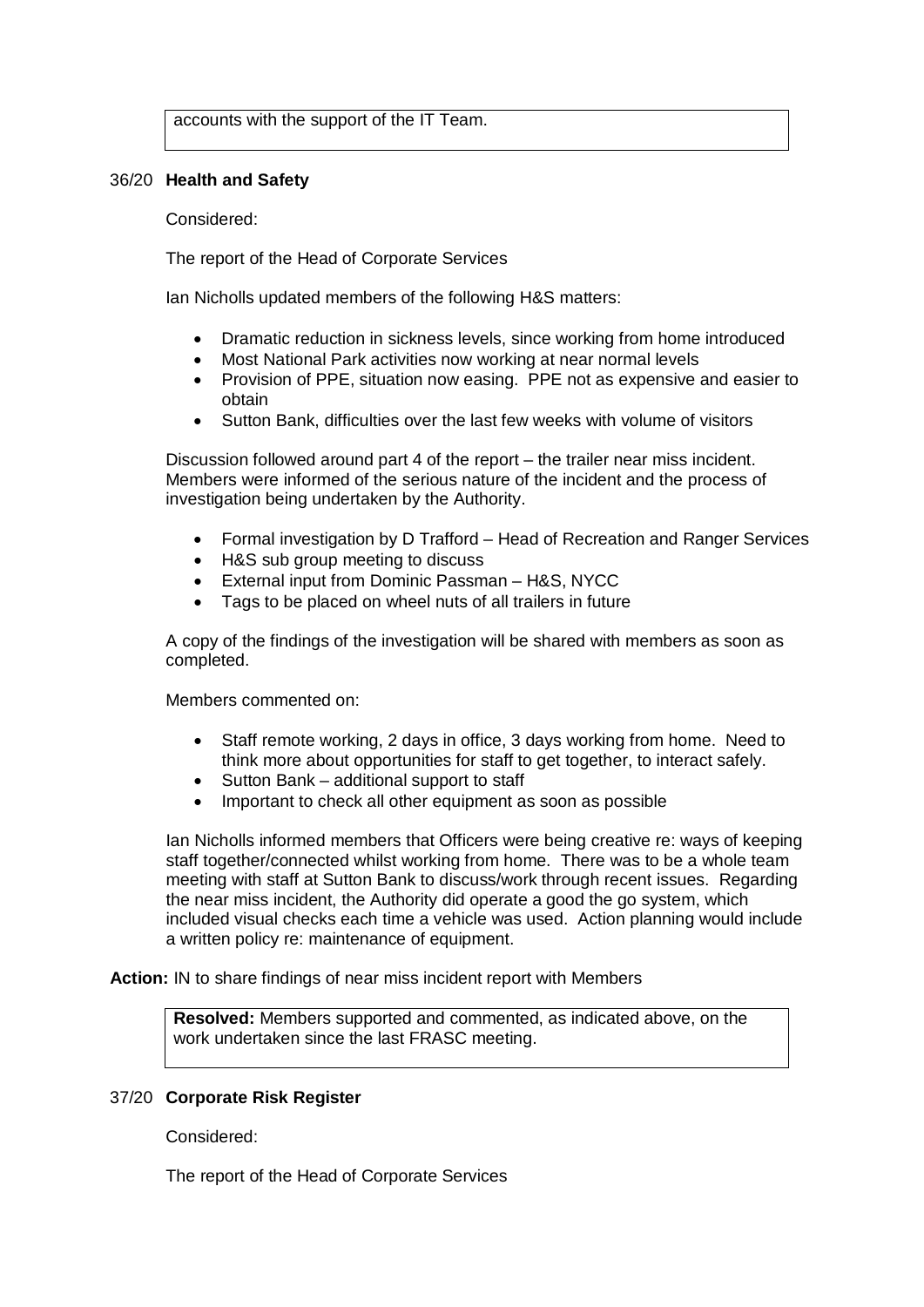Ian Nicholls informed members that, due to the recent Covid situation, a shift in risk levels had taken place over the last 4-5 months.

Referring to his report, Ian highlighted the suggested changes in risk and the reasoning for each.

Members commented on:

- The need to think about possible new risks, such as the changing nature of the demographic of visitors to the NYMNP
- Political issues such as Local Govt re-organisation, threats to Planning powers
- Possible new tensions created by climate change, more visitors to the Park, changes to Public Transport and the general health and wellbeing of people, post Covid
- Policy re: Covid cases at work

Chris France spoke to members about the recent factors regarding visitor issues at Sutton Bank. Post Covid lockdown, visitor numbers at Sutton Bank had seen a dramatic increase. Whilst there was now increased capacity and attractions available at Sutton Bank, some of the infrastructure hadn't coped too well such as toilet facilities and car parking ticket machine, though issues with the ticket machines will be resolved once new card payment machines are installed.

**Action:** Officers to further discuss Devolution/planning powers

**Action:** IN to update CRR for November FRASC

**Resolved:** Members commented, as indicated above, on Officers' proposals to amend the risk categories as outlined in part 3 of the report.

# 38/20 **Update on the Local Government Ethical Standards Review carried out by the Committee on Standards in Public Life**

Considered:

The report of the Authority's Solicitor

**Action:** Officers to continue to monitor and report back to FRASC in 2021

**Resolved:** Members noted the present position.

#### 39/20 **External Funding**

Considered:

The report of the External Funding Officer

To accompany his report, Tom Stephenson gave members a brief verbal update on the following:

- There has been no change to the income forecast since the last External funding update
- Final application had now been submitted for the Blue Corridors Project. Should be notified re: outcome within the next month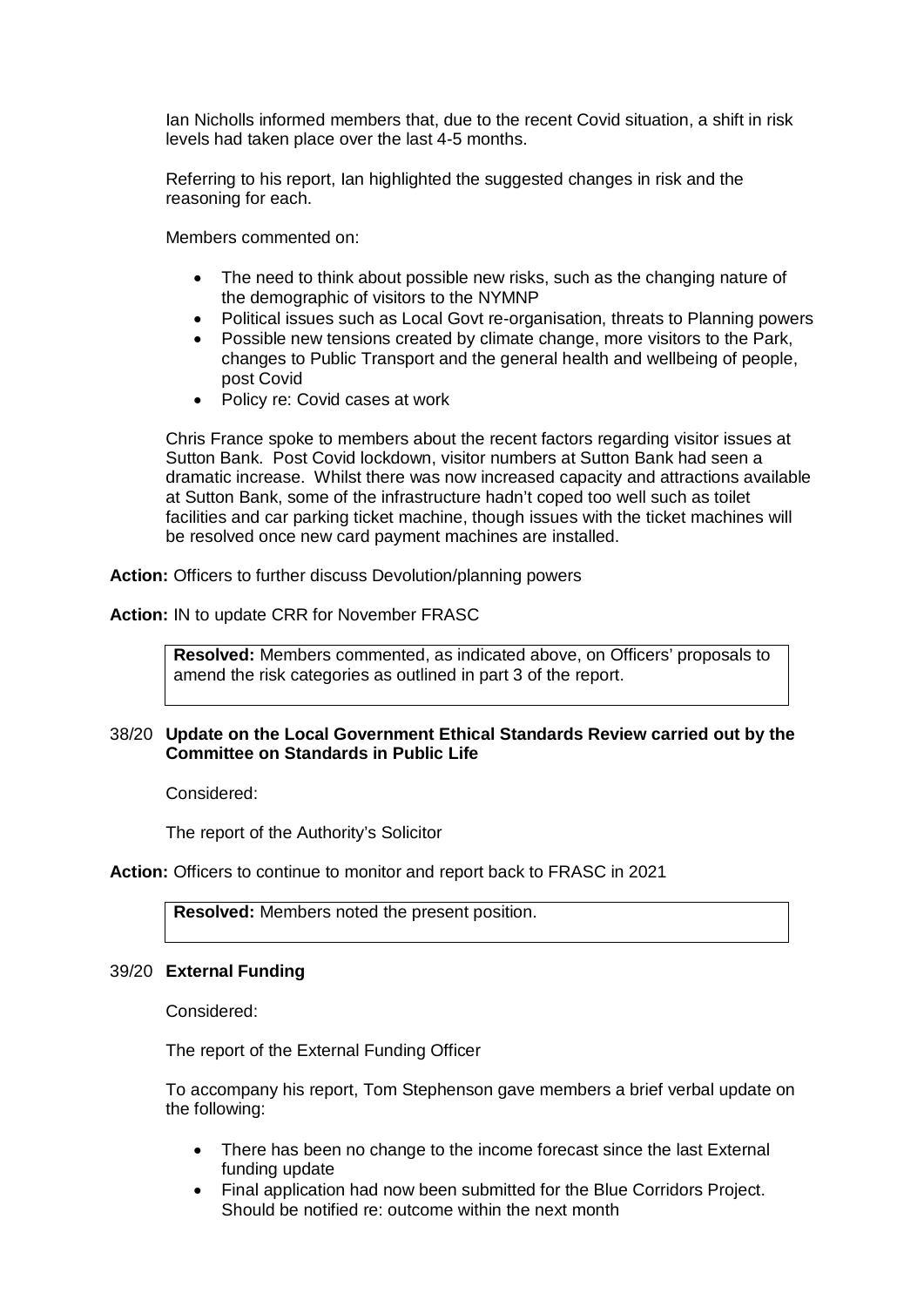- Small activity re: Whitby to Staithes Cycling now out to tender
- The Trust have been successful in securing Esk funding
- Drop in expected income for 2021/22, hopefully there will be opportunities to try and fill the gap.
- Lotteries Green Recovery Challenge Briony Fox and Conservation dept are currently working up ideas such as Pond restoration work, a bridging scheme for Birds on the Edge and a Woodland Conservation Project.

Members commented on the following:

- Good to have a bridging scheme for the Birds on the Edge project, to bolster the work already done on Turtle Doves
- Issues with Heather Moorland/Heather Beetle Speaking to Natural England
- ELMS test & trials, flexible ELMS objectives may be able to support some local projects
- Opportunity to utilise hard data from Health and Wellbeing work, to support future funding bids.

**Action:** TS to look into ELMS projects – other opportunities

**Resolved:** Members noted the contents of the report and agreed the current work being done to secure external funding.

**A copy of all presentations can be found in the relevant e-file**

……………………………………………………………………………………….. (Chair)

16 November 2020